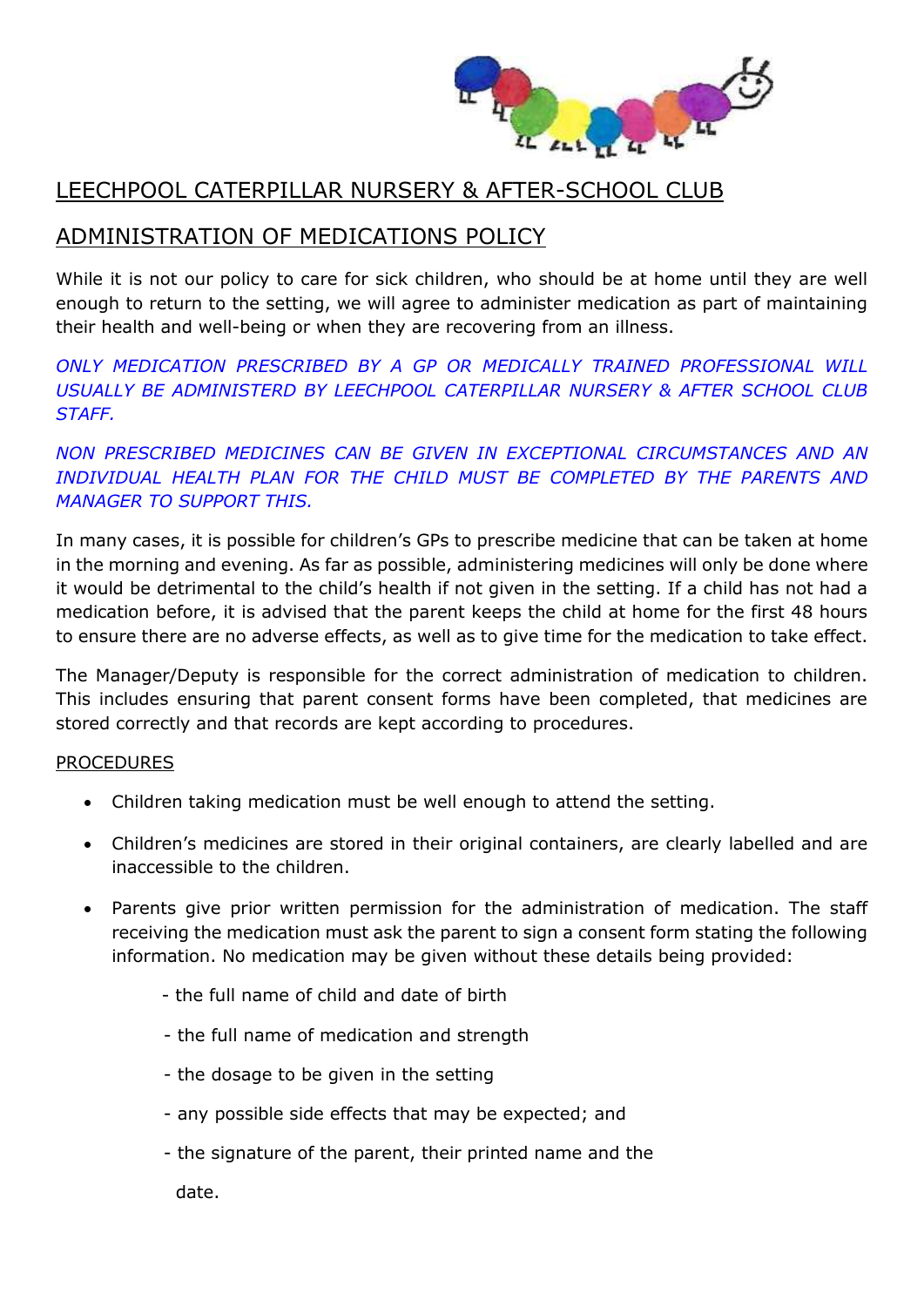The administration of medicine is recorded accurately in our medication record file each time it is given and is signed by the manager/deputy. Parents are shown the record at the end of the day and asked to acknowledge the administration of the medicine.

#### STORAGE OF MEDICINES

- All medication is stored safely in a cupboard or refrigerated as required.
- The manager/deputy is responsible for ensuring medicine is handed back at the end of the day to the parent.
- For some conditions, medication may be kept in the setting to be administered on a regular or as – and- when required basis. Manager/Deputy check that any medication held in the setting, is in date and return any out-of-date medication back to the parent. All staff are aware of where these medicines are stored.
- If the administration of prescribed medication requires medical knowledge, individual training is provided for the relevant member of staff by a health professional.
- No child may self-administer. Where children are capable of understanding when they need medication, for example with asthma, they should be encouraged to tell their key person what they need. However, this does not replace staff vigilance in knowing and responding when a child requires medication.

### CHILDREN WHO HAVE LONG TERM MEDICAL CONDITIONS AND WHO MAY REQUIRE ONGOING MEDICATION

- A risk assessment and/or Health Plan is carried out for each child with long term medical conditions that require ongoing medication. This is the responsibility of the manager alongside the key person. Other medical or social care personnel may need to be involved.
- Parents will also contribute to a risk assessment/Health Plan. They should be shown around the setting, understand the routines and activities and point out anything which they think may be a risk factor for their child.
- For some medical conditions key staff will need to have training in a basic understanding of the condition as well as how the medication is to be administered correctly. The training needs for staff is part of the risk assessment.
- The risk assessment includes vigorous activities and any other Preschool activity that may give cause for concern regarding an individual child's health needs.
- The risk assessment includes arrangements for taking medicines on outings and the child's GP's advice is sought if necessary where there are concerns.
- A health care plan for the child is drawn up with the parent outlining the key person's role and what information must be shared with other staff who care for the child.
- The health care plan should include the measures to be taken in an emergency.
- The health care plan is reviewed every six months or more frequently if necessary. This includes reviewing the medication, e.g. changes to the medication or the dosage, any side effects noted etc.